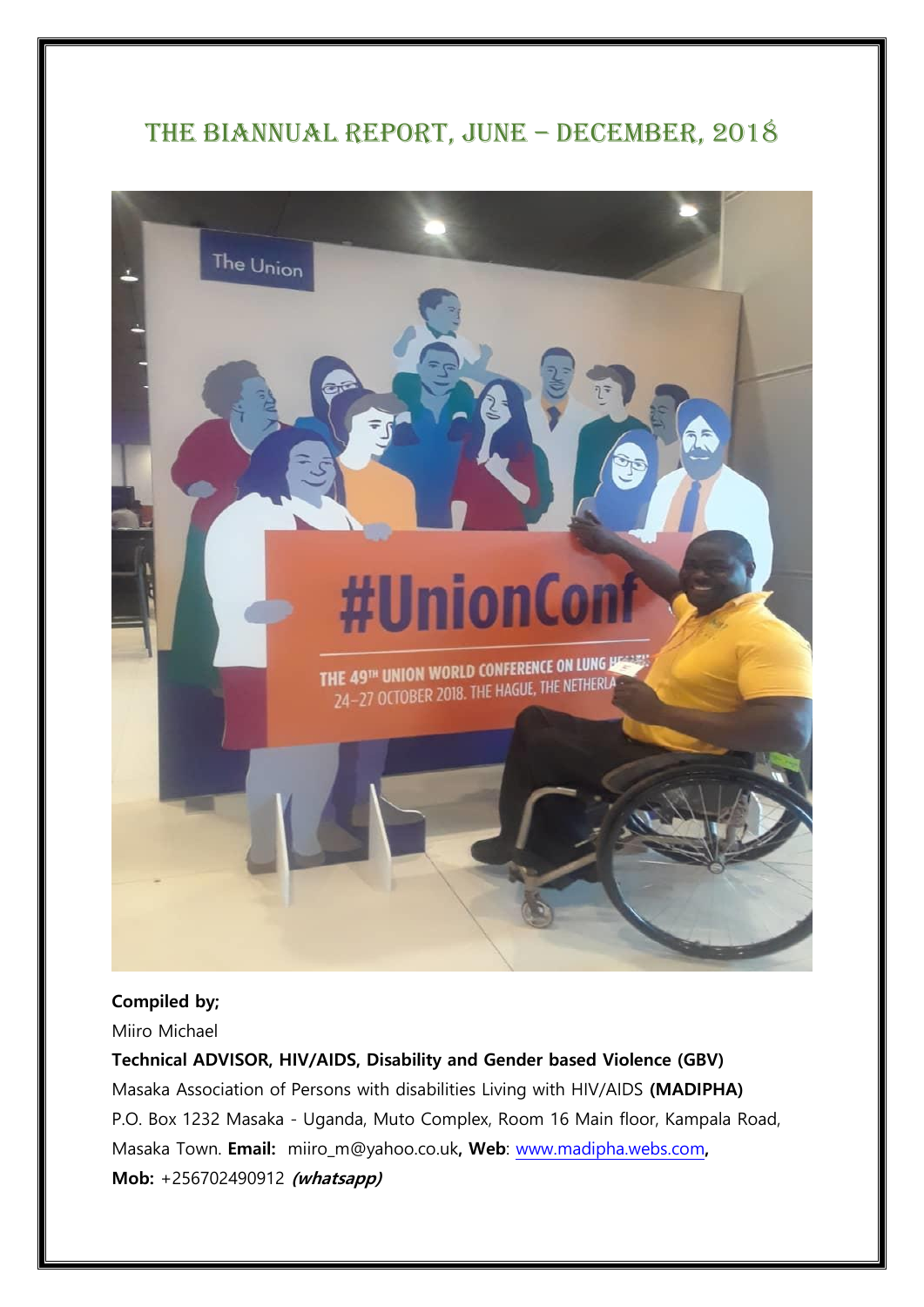#### **1.0 Introduction**

The biannual report is from  $1<sup>st</sup>$  June to  $31<sup>st</sup>$  December, 2018. It highlights the report's background, MADIPHA's outstanding achievements, challenge (s), future plans for 2019 and conclusion remarks.

#### **2.0 Background**

The Human Rights Advocacy Program (HRAP) is under the Institute for the Study of Human Rights at Columbia University in the City of New York, it brings together outstanding practicing human rights advocates from all walks of life to share their experiences as well as attend lectures of their choice, learning various skills in presentations, proposal writing, hold workshops for several participants on and off campus, interact with the US based advocates and organizations that supports human rights activities.

Thus, between August to December, 2017, I got an opportunity to represent MADIPHA and attended this amazing program.

The course did not leave me the same and our organization. Therefore, this biannual report shows how I have implemented the ideas learnt from the course and how our networking with our partners I met in USA is enhancing our advocacy work in Uganda.

#### **3.0 Key achievements**

#### a) Successful projects

As MADIPHA we cannot do it alone. That's why we are so grateful to people who have joined us in breaking down barriers and challenging attitudes, so that people with disabilities living with HIV/AIDS and TB can enjoy their full human rights.

### **i) Tweyambe project**

One of the sessions, I attended was on proposal writing. I used the same skills to write a project entitled Tweyambe (Lets help each other).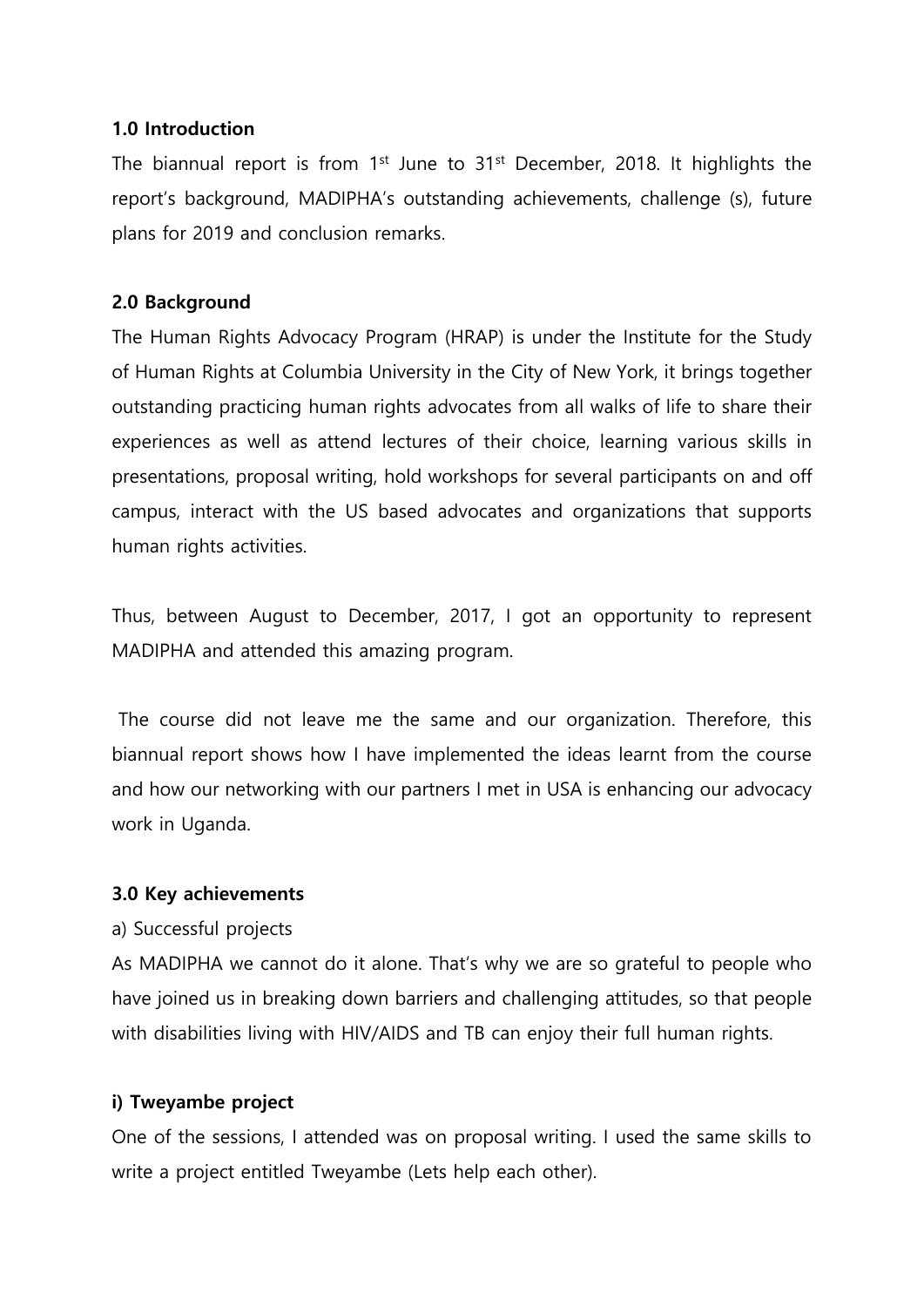Consequently MADIPHA was awarded a grant. Hereafter MADIPHA in partnership with ViiV Health Care is implementing a 2 Years project 2018/2020 titled "TWEYAMBE" ( lets help ourselves) aims at streamlining the response to sexual violence (SV) and sexual reproductive health rights (SRHR) in Masaka District by strengthening local capacities and scaling up protection and justice with emphasis on Girls/Women With Disabilities (GWWDs) and local leaders' participation.

In October, 2018 the project finally kicked off with a baseline study called "THE DIAGNOSTIC AND BASELINE STUDY OF RESPONDING TO SEXUAL VIOLENCE (SV) AND SEXUAL REPRODUCTIVE HEALTH RIGHTS (SRHR) AMONG GIRLS AND WOMEN WITH DISABILITIES (GWWDS) IN KIMANYA/ KYABAKUZA, KABONERA AND MUKUNGWE SUB COUNTIES – MASAKA DISTRICT"

The baseline survey report is available in case you need a copy.

#### **ii) Leave No One Behind in TB Project**

MADIPHA has received a Small Grant Funding from Treatment Action Group (TAG) to implement a twelve (12) month advocacy campaign project in five (5) districts namely Masaka, Lwengo, Buomansimbi, Kalungu and Ssembabule.

It is entitled; "Leave No One Behind in TB. Involve the disability community" We are interested in beginning the conversation at national and international level to see the mainstreaming of disability in TB prevention, testing, treatment and care.

#### **iii) Inclusive elections advocacy strategy for Uganda, 2018 – 2023**

We have worked so tirelessly with Ms. Lillian Namukasa-Program Officer; Research, Information and Documentation, National Council for Disability (NCD) to finalize the first ever Inclusive elections advocacy Strategy for Uganda.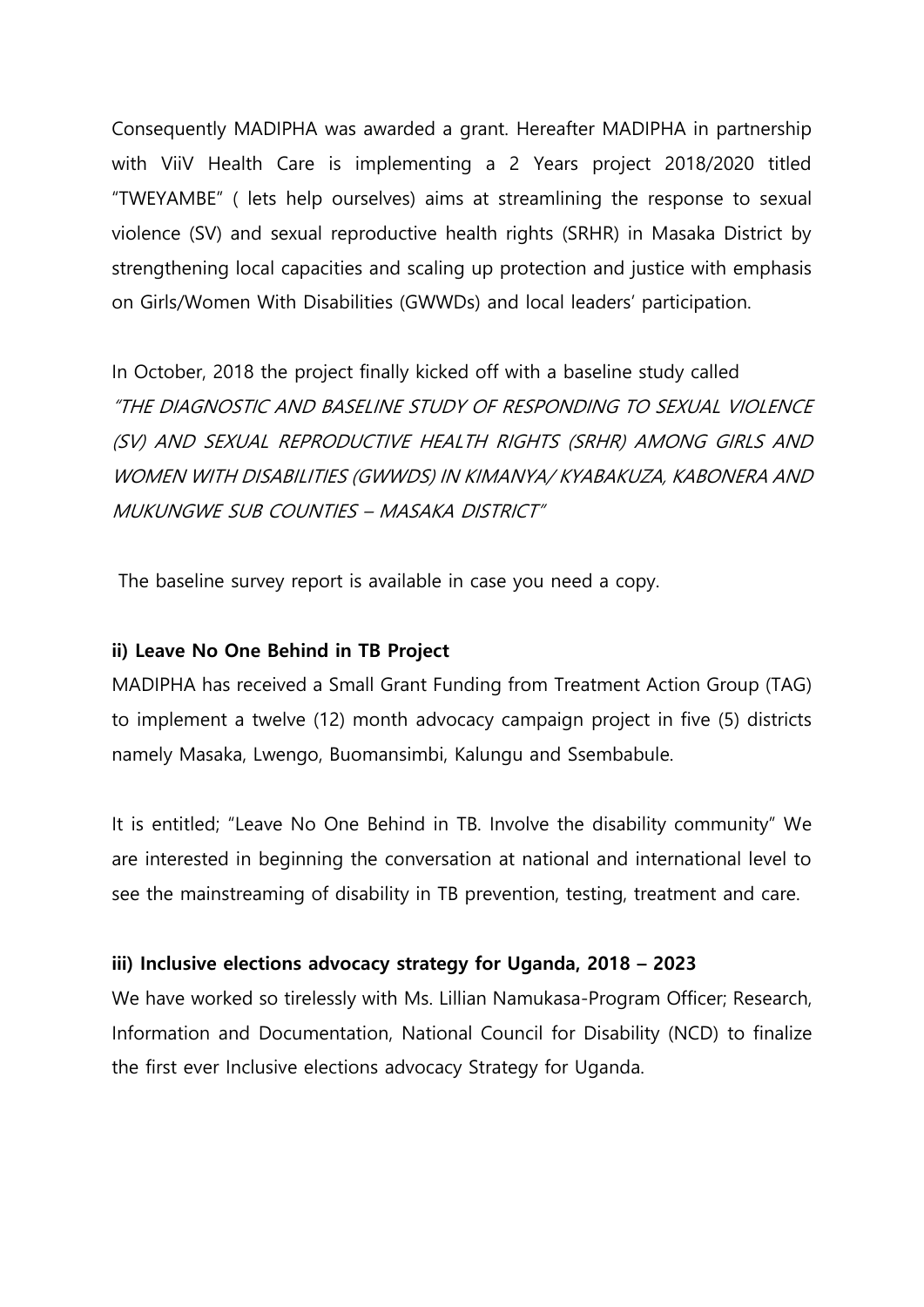The strategy aims to create an enabling environment for the persons with disabilities in Electoral processes in Uganda by 2023. The strategy was lunched on 19th December, 2018.

### **b) Workshops/ Trainings**

The experience acquired in human rights and advocacy, I am still sharing it out with other Disabled Peoples' Organizations (DPOs) and Civil Society Organizations (CSO) through trainings and workshop. Below are some of the trainings I have facilitated;

The World Vision Uganda, Buikwe ADP organized the Life skills training for primary pupils. This training which I facilitated targeted a total of 48 pupils; 24 boys and 24 girls from grades 3 – 6 and some school teachers from 3Rs R/C, Kasokoso, Kungu Bahai, Biboo C.O.U, and Nansenya C.O.U Primary, Kawolo Division, Lugazi Municipality, Buikwe District. The training which was held at Nansenya C.O.U primary from 8th – 9th November, 2018, aimed to empower both boys and girls in primary schools with social survival skills.



Some of the pupils who attended the life skills training and their teacher (standing)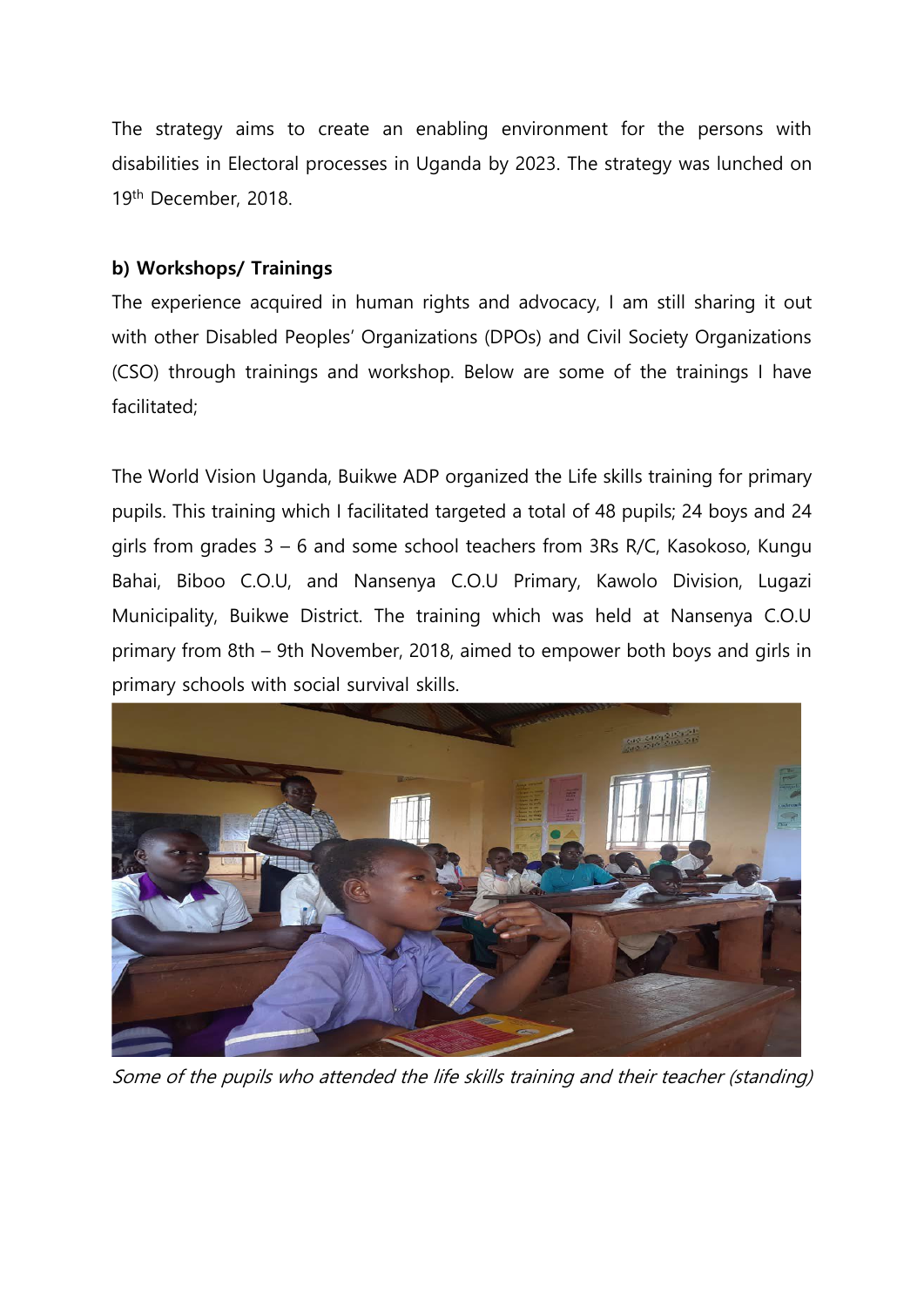From 22 – 23 November 2018, Centre for Sign Language Bible Translation Network Uganda (CEBTRAN) a Deaf –led Christian Organization whose main objective is to deliver the words of God to Deaf people in a simple format that they can understand through translation of text scripture into Uganda Sign Language Scripture, invited me to facilitate a training held at Eureka Hotel whose objective was to build the capacity of the Board and the staff to be as effective as possible to get the best results in human rights, advocacy, conflict mitigation, exhibiting best leadership styles, project planning & implementation, governance, and resource mobilization and fundraising, Monitoring, Evaluation and Learning.

Sense International Uganda, with support from Big Lottery Fund (BLF), organized a three (3) day training from  $5<sup>th</sup>$  to  $7<sup>th</sup>$  December, 2018 at Jobia Hotel for 20 staff and board members of Uganda Parents of Children with Deaf Blindness (UPDBCA) and National Association of Deafblind people in Uganda (NADBU) on Advocacy. The training which I facilitated aimed at; a) developing a training need assessment to identify advocacy training areas b) developing advocacy training content for training staff of partner Organization UPDBCA and NADBU, c) training staff of Uganda Parents of Children with Deaf Blindness (UPDBCA) and National Association of Deafblind people in Uganda (NADBU) on Advocacy and; d) supporting/guiding the development of the advocacy plan for partners.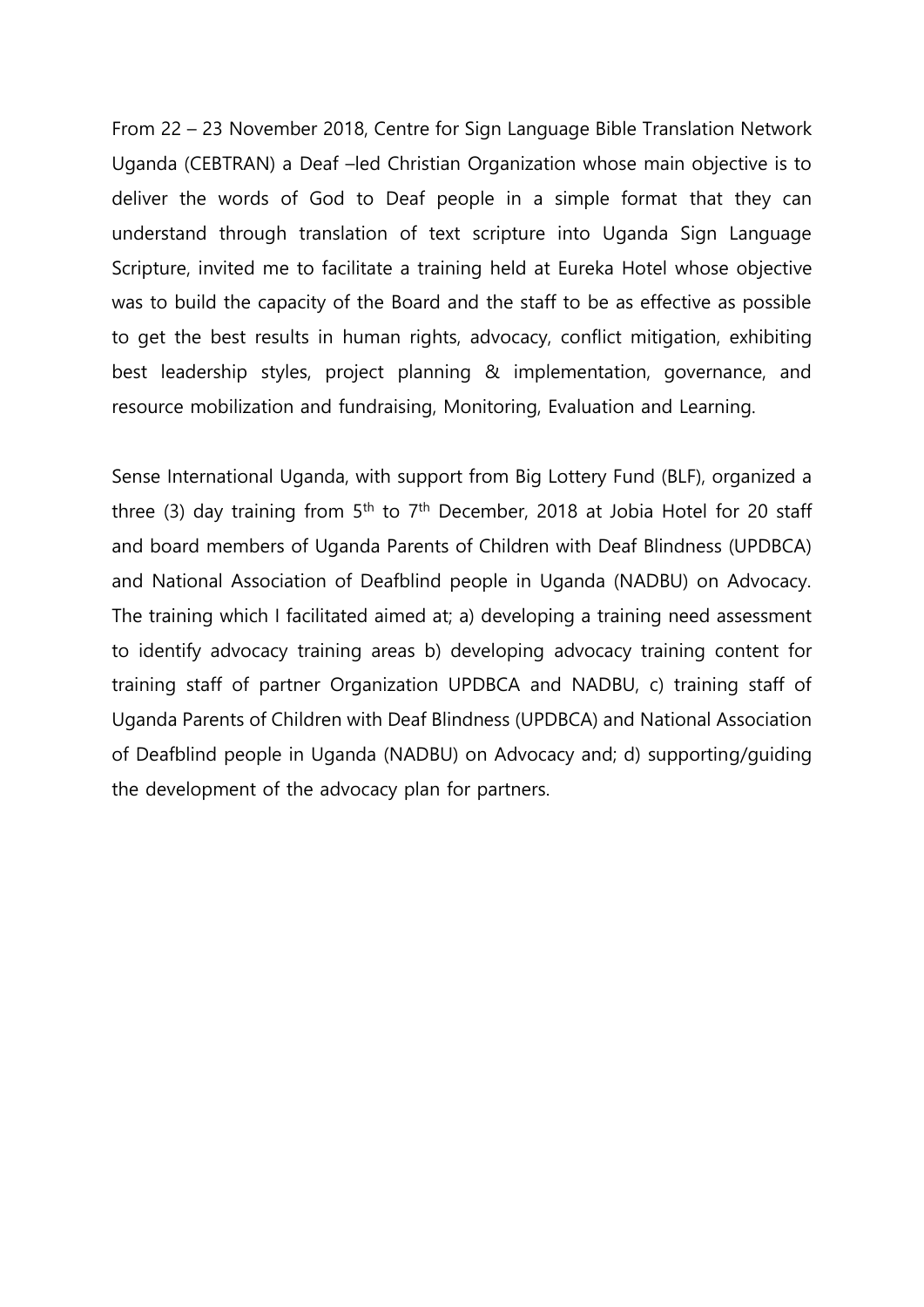#### **c) International Conference**



I am grateful to Treatment Action Group (TAG) that supported me to represent MADIPHA in the 49<sup>th</sup> Union World Conference on Lung Health held from  $24<sup>th</sup> - 27<sup>th</sup>$  October 2018 in the Hague, Netherland. The theme of the conference "Declaring our Rights: Social and Political Solutions. During the conference, I made a presentation about MADIPHA's role in Disability, HIV/AIDS and TB.

I also ran an individual activism campaign that was calling upon all stakeholders in TB to start the conversation on TB and Disability. As TB causes disability and People with disabilities are affected and infected by TB, neither an inclusive program nor an integral rehabilitation aspect is designed for them.

#### **d) Fundraising**

MADIPHA stands with all vibrant community of friends and supporters who stand with us in everything we do, whether volunteering, advocating, donating or participating in different events. Their support sustains our cause and inspires us all.

Therefore, on this note, on behalf of MADIPHA we wish to thank all members of St. Michael's Episcopal Church, 225 W. 99<sup>th</sup> St. New York, NY 10025 for supporting us in this fundraising campaign through selling our handmade crafts from our members to improve their household incomes.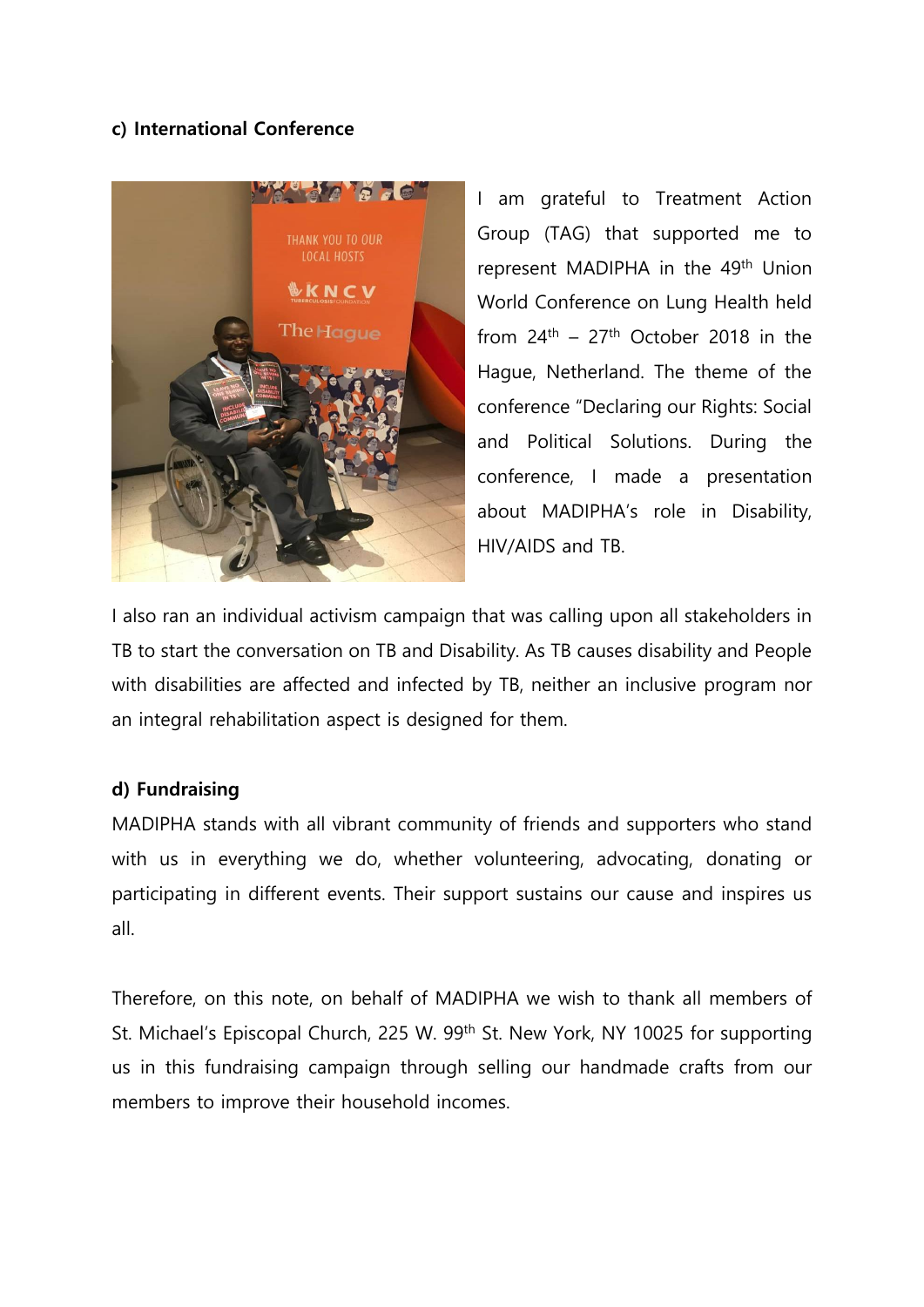#### **4.0 Challenges**

High level of stigma associated with Disability, HIV and TB causes this unique population to suffer greatly from discrimination

Inadequate education surrounding the needs of those with disabilities greatly decreases their livelihoods hence making it hard to access HIV and TB treatment

The demand to our services has increased yet, we still have limited funding to reach all members.

#### **5.0 Future plans for 2019**

In 2019, our focus will see us popularizing these 21 recommendations for partners and stakeholder to address Disability and TB in the world. We also call upon all funders to support us achieve our goal.

As you maybe aware, MADIPHA is the only organization that is run and managed by people with disabilities living with HIV/AIDS in Uganda. Since 2009, we have learnt a lot and what we recommend below comes from our long involvement in the HIV/AIDS work which we highly recommend that it will work very well in the STOP TB campaign.

MADIPHA believes that in order to address the challenges faced by persons with disabilities affected and infected by TB and its consequences, we recommend the following to be considered in all TB programming, implementation and funding.

### 1. Making equal access and participation in TB programmes a reality

CRPD  $(3)$  clearly lays out the rights of people with disabilities to equality and nondiscrimination (Article 5); equal access to education, including TB information (Articles 9 and 24); justice (Articles 12 and 13); health, including sexual and reproductive health, TB services and rehabilitation (Articles 25 and26); and the right to freedom from exploitation, violence and abuse (Article 16). Therefore, inclusion and participation of people with disabilities are integral to these rights. Several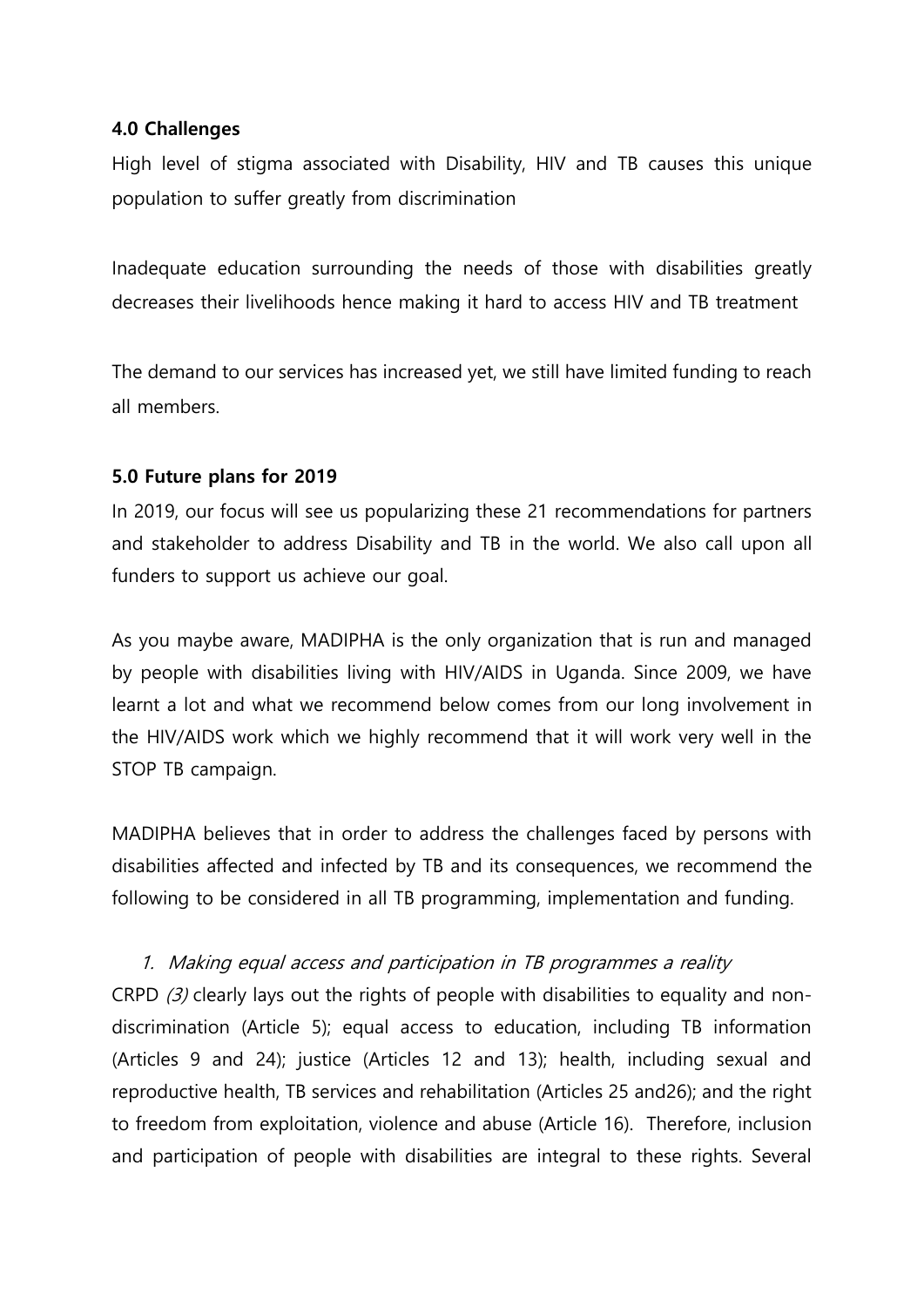innovations have advanced inclusion in TB-related programmatic areas and hold potential for adaptations in other contexts.

#### 2. Disability-inclusive policies and programmes

National strategic plans or frameworks on TB set out the response of countries to the epidemic. Legal frameworks provide for the rights of people with disabilities to some extent and yet fall short on providing guidance for implementation.

3. Including people with disabilities in other key programmatic areas People with disabilities need to be included in other key programmatic areas.

#### 4. Disaggregating national TB surveys via sex, age and disability

Data and research on disability are crucial to inform disability-inclusive programming. The need to improve routine data collection and focused research on disability has been highlighted in several documents. National surveys, including those on TB, need to include disability indicators that can be disaggregated.

### 5. Assessing accessibility of TB services through a disability audit

The accessibility of services, especially those for sexual and reproductive health and rights, TB and HIV, is related to the social and structural barriers that people with disabilities may experience. Services need to implement the CRPD principles of universal design and reasonable accommodation. Simplified tools, such as a disability audit of services, can help to identify and then address issues of accessibility.

6. Evaluating TB and health rights interventions for people with disabilities Evaluations of TB health rights services in the context of resource-poor settings is still very scarce. Evaluations of a pilot project in this context show promising results, however, and highlight innovative approaches for implementation and evaluation.

7. Training and supporting educators of people with disabilities to address misconceptions and strengthen access to comprehensive TB education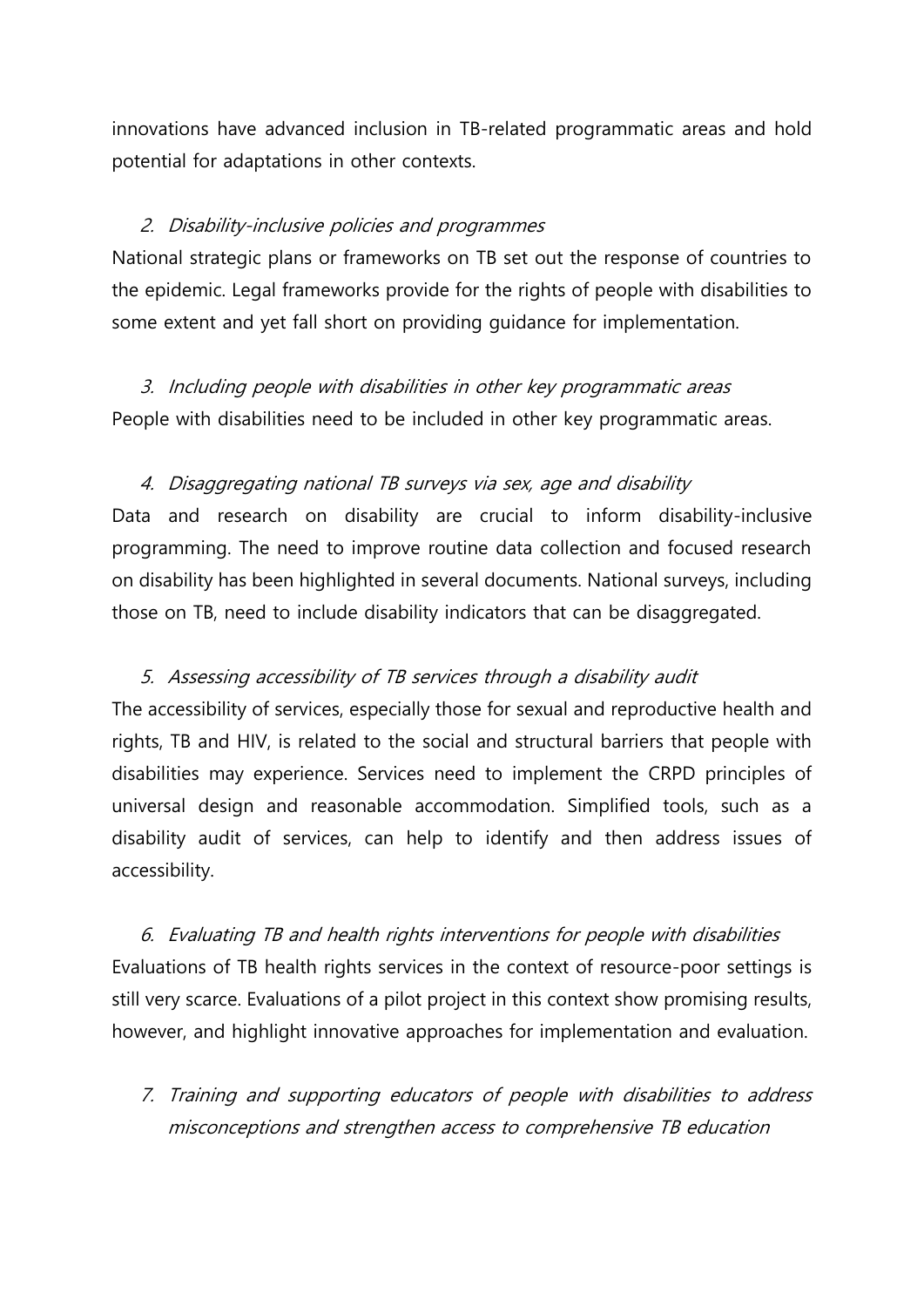People with disabilities often lack access to comprehensive TB education due to negative attitudes and misconception, or due to a lack of skills and resources on how to provide comprehensive TB education in accessible formats.

## 8. Adapting mainstream TB health rights approaches to include people with disabilities

Including people with disabilities requires adaptation as well as rights awareness through developing simple guide on how to explain rights in simplified formats and tools to provide access to TB screening and testing for people with intellectual disabilities through a simplified picture book and guide.

## 9. Empowering people with disabilities as agents of change by appointing them as leaders in inclusive TB programmes

Initiatives that have successfully included people with disabilities in the response to TB highlight the importance of leadership and the empowerment of people with disabilities and their organizations.

## 10. Enabling peer education and support for people with disabilities Some groups of people with disabilities are hard to reach. Peer-led or peersupported programmes have been shown to overcome communication barriers such as those experienced by people with hearing impairment.

# 11. Training people with disabilities to strengthen legitimate knowledge and rights awareness

People with disabilities can be advocates for their own rights.

# 12. Developing accessible information material in areas of rights protection for adults and children with disabilities, TB information and TB prevention and treatment

Information on TB and health rights has to be universally designed or, where this is not possible, reasonably accommodate access. The Gay and Lesbian Archives provide an interesting example of how to adapt information material to make it accessible for young people with hearing impairment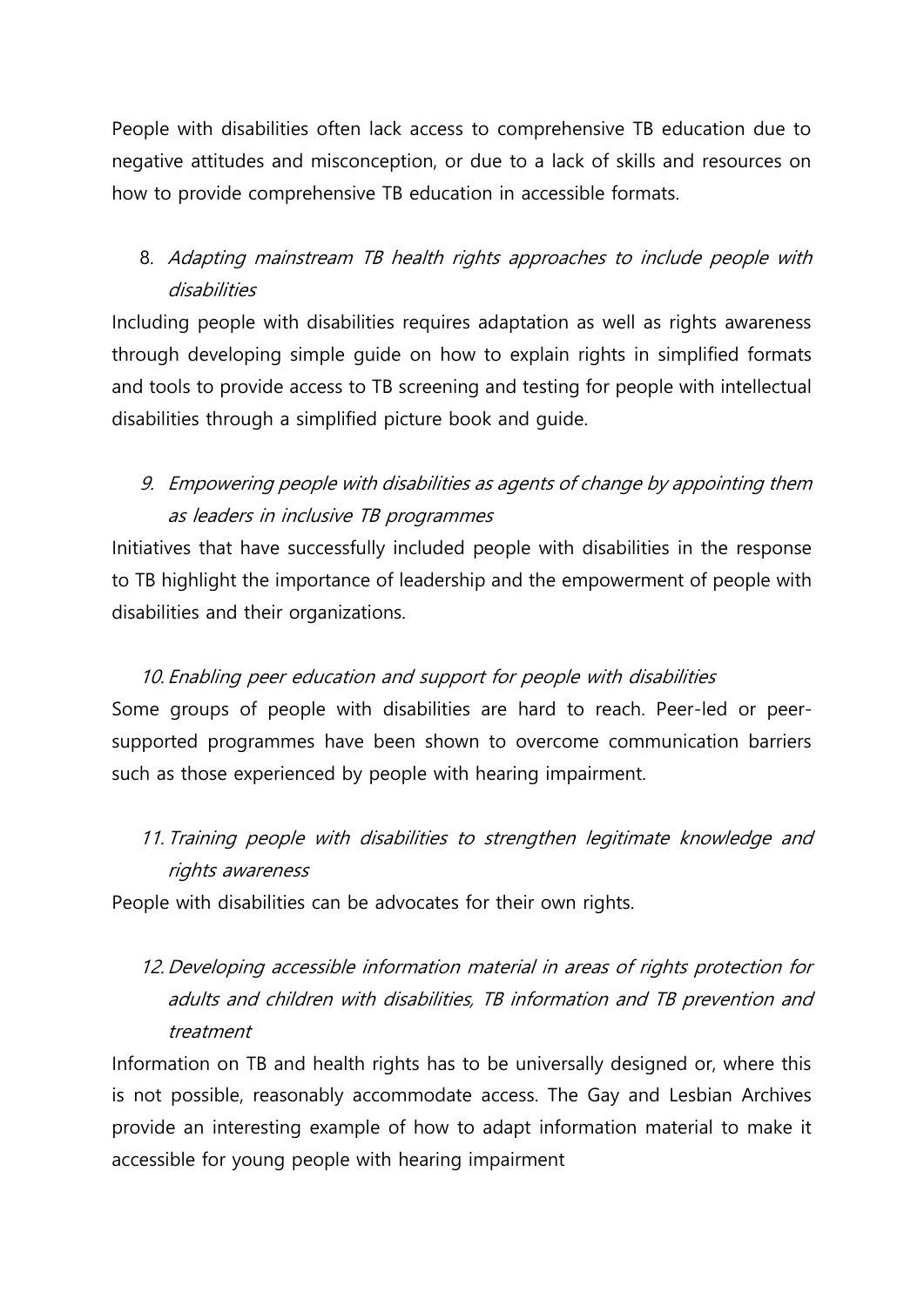### 13. Integrating health rights and TB services into disability-focused programmes and the work of disabled people's organizations

Disability-focused initiatives and organizations need to include health rights and TB elements within their programmes.

### 14. Developing integrated and comprehensive TB services

The World Health Organization (WHO) guidelines build on the WHO Global Strategy on People-Centred and Integrated Health Services, which present a fundamental shift in the way health services should be funded, managed and delivered. The concept of integrated health services includes the idea that health services "are managed and delivered in a way that ensures that people receive a continuum of health promotion, disease prevention, diagnosis, treatment, disease management, rehabilitation and palliative care services … according to their needs and throughout their whole life". Current TB policy and programmes provide little guidance, however, on how to integrate the rehabilitation aspect. Several innovative approaches can inform the needed shift.

15. Approaches to integrating disability screening into routine chronic care The identification of functional limitations and disability is the first step in linking people to care. In many countries, however, health-care workers are not trained in and cannot use simple screening tools to identify people with potential disabilities. The Centre for Global Mental Health and the Canadian Working Group on AIDS and Rehabilitation provide examples and tools to identify functional limitations and disabilities in the context of HIV.

### 16. New models of integrated TB and rehabilitation care

Integrating rehabilitation into chronic care requires a shift in chronic care models towards more integration. Current models may integrate some aspects of rehabilitation, such as mental health, but this must be widened to include other aspects. Chetty's model of integrating HIV and rehabilitation care can provide guidance on how to analyse existing care, identify opportunities for integration on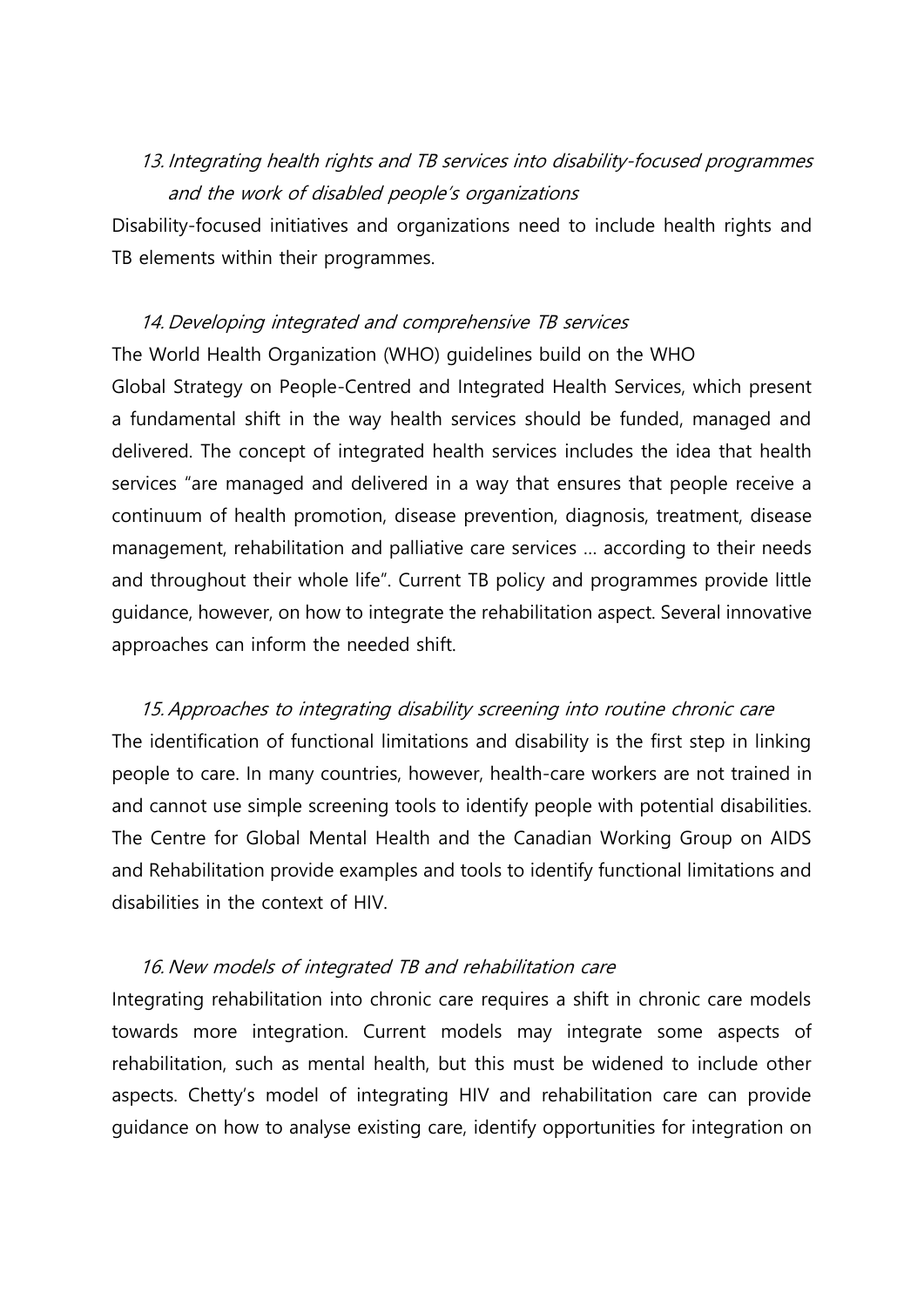all levels and highlight the variety of disabling effects that people living with TB may experience.

17. Training of rehabilitation professionals or health-care workers to provide mitigating or rehabilitative services in the context of TB

Integrating rehabilitation services and chronic TB care requires a better understanding of the intersection of disability and HIV and the feasible approaches to delivering rehabilitation interventions.

18. Providing information to and supporting people living with disability who have TB or acquire disability due to TB HIV to actively engage in their own care management to prevent and mitigate impairment

People living with disability who have TB or acquired disability due to TB need to develop health-promoting practices that can help to prevent or mitigate impairment over time. Pilot projects using health information and home-based exercises have shown promise in reducing the risk of co-morbidities, suchas ischaemic heart disease and mobility limitations.

### 19. Integration and use of e-health tools advancing early identification of disability, linkage to care and learning tools

Advancing the integration of rehabilitation into TB care through improving skills and knowledge can be accelerated through the use of Internet-based education. In recent years, app-based screening tools for resource-poor settings have been developed for vision, hearing and mobility. These can be used by lay health-care workers and include automated linkage to local rehabilitative care and support.

#### 20. Delivery of affordable and appropriate assistive devices

The integration of rehabilitation into TB care may include the need to provide assistive devices. These must be adapted to individual needs and can be costly. Decades of experience in providing affordable assistive devices in resource-poor settings can be accessed through existing national and international nongovernmental organizations that work with people with disabilities.